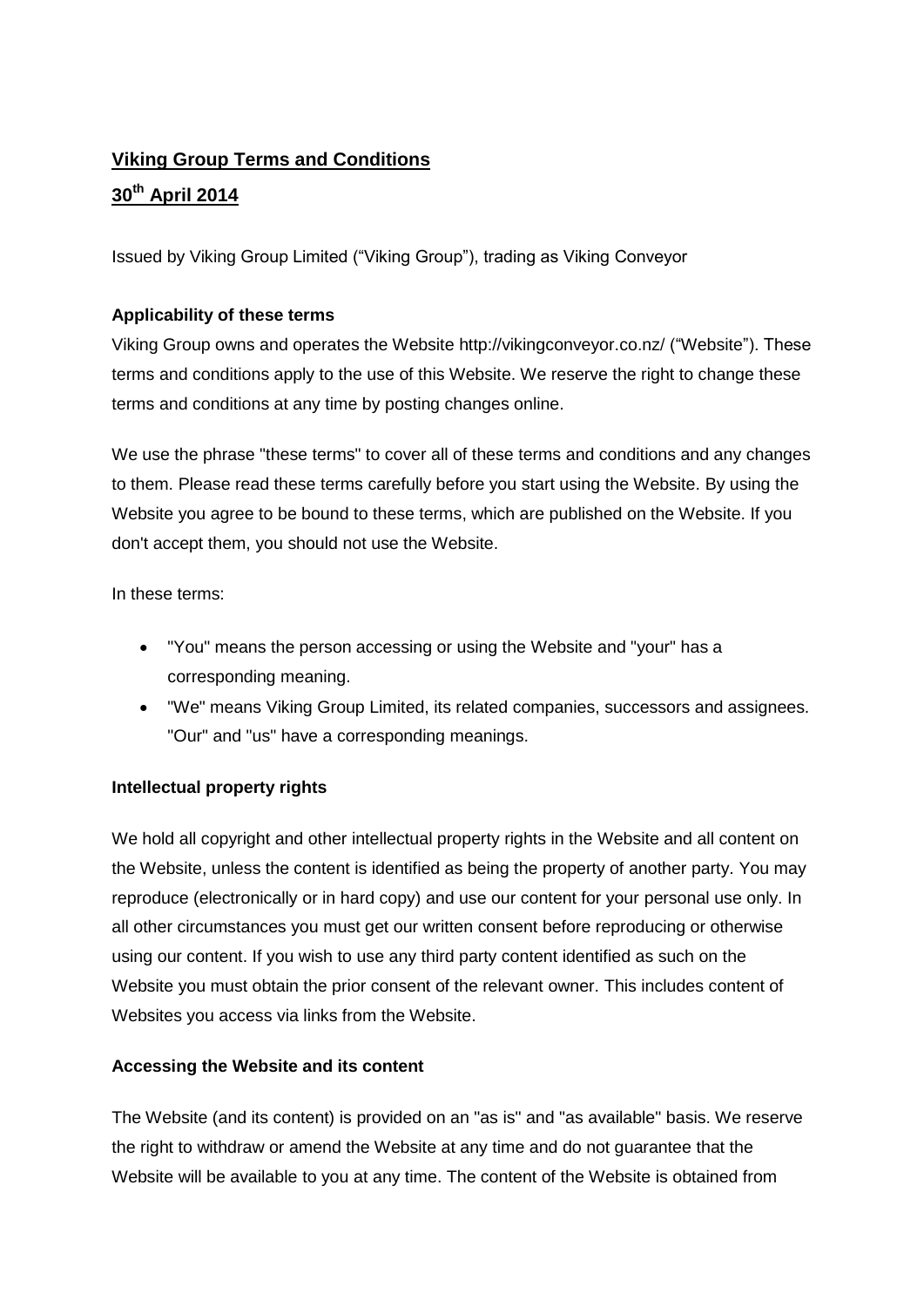various sources and is subject to change without notice. We will try to make sure that the information on the Website is accurate and up-to-date, but do not guarantee that the content is reliable, accurate, or suitable for what you may want to use it for. Before relying or acting on any information on the Website, you should get independent professional advice.

#### **Hypertext links**

The Website may contain hypertext links to other Websites that are not operated by us. These links are provided for your convenience only. We will not investigate or monitor links to other Websites. You link to them at your own risk. We are not responsible for the information contained on any linked Website and any such link should not be taken as endorsement of any other site or products offered on that site.

You are welcome to create a hyperlink to the Website from another site owned by you. However, this link must not be presented on your site in any way that implies that the Website has an association with your site, or endorses your site or products. Our name or any of our logos may not be used on your site without our written consent. If you create a hypertext link to the Website, you are responsible for all direct and indirect consequences of the link. You indemnify us for all loss we suffer in connection with any link you have created.

#### **Our Liability**

We will not be liable for any loss or damage (direct or otherwise) you suffer in connection with your use of the Website or of any linked Website or your use of, or reliance on, content contained on or accessed through the Website or any linked Website. We also exclude any condition or warranty that could be implied into these terms (but only to the extent that this is allowed by law).

#### **Security**

Information transmitted over the internet is inherently insecure. However, we have physical, electronic and managerial processes in place to protect the information we collect via our Website. You are responsible for taking all reasonable steps to:

#### **Governing law**

The Website is governed by the laws of New Zealand. When you access the Website, you submit to the exclusive jurisdiction of the New Zealand courts.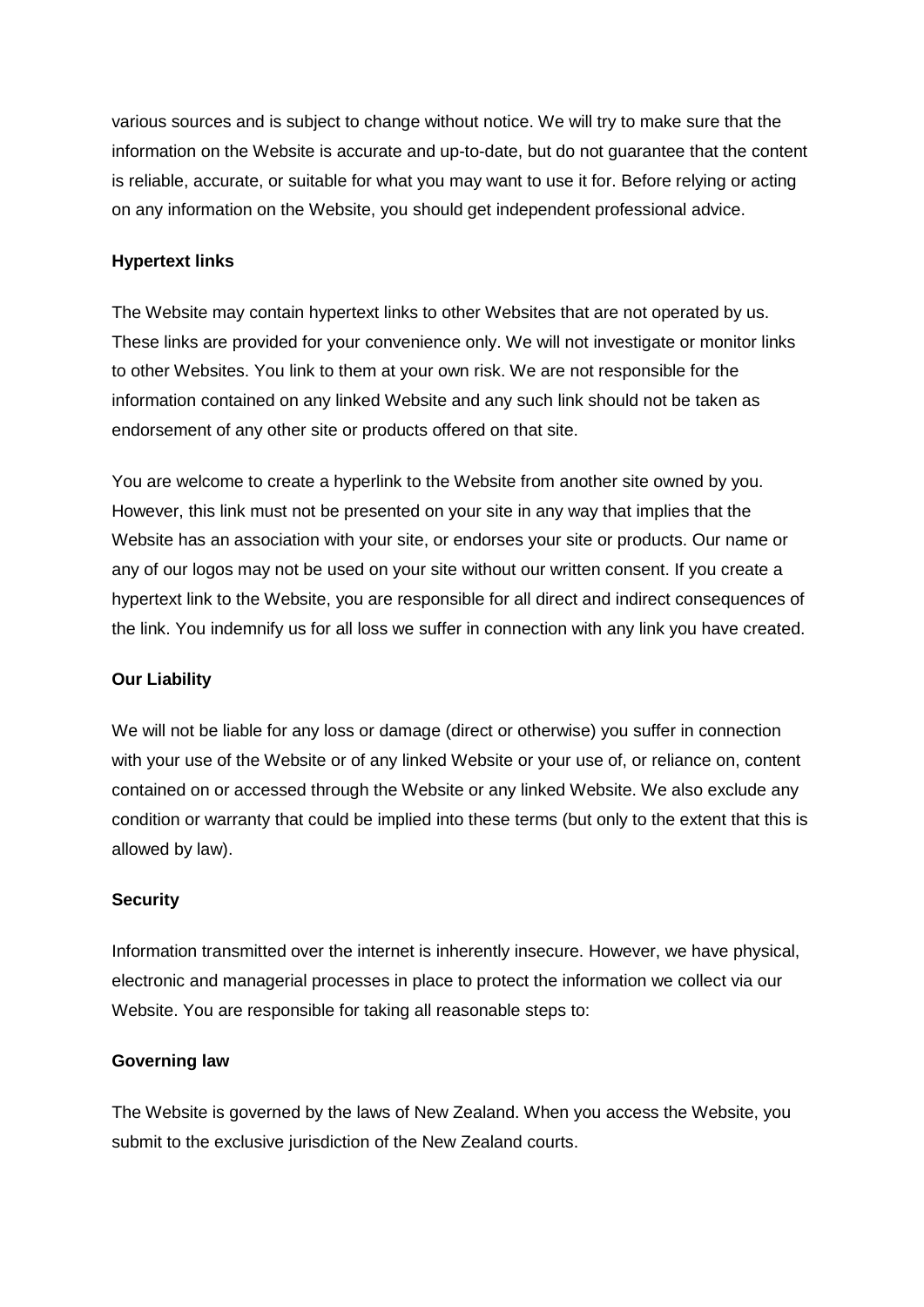Viking Group Limited, trading as Viking Conveyor, is a part of Tiri Group Limited.

# **Viking Group Privacy Policy**

## **30th April 2014**

### **Privacy Statement**

Issued by Viking Group Limited, trading as Viking Conveyor.

Viking Conveyor owns and operates the website http://www.vikingconveyor.co.nz / ("Website"). Viking Conveyor may collect personally identifiable information and other data from users of the Website.

The security of your personal information is of utmost importance to Viking Conveyor and we work to protect it. Any personal information is kept secure and Viking Conveyor will not make available any personally identifiable information about you to any third party without first receiving your permission, unless legally required to do so.

Viking Conveyor uses a secure internet server. Secure mode allows you to pass securely encrypted data over the Internet. All popular browsers support secure mode.

The Website uses an enquiry form for you to request information. To help us provide the best possible service to you in connection with your use of the Website, we collect your personal information including contact information (such as email address and phone number).

This information is used to provide services to you, to get in touch with you when necessary including for marketing and offers we think may interest you. We may share non-personal aggregate statistics (group) data about our readers, sales and traffic patterns with partners or other parties. However, we do not sell or share any information about individual users.

The Website may place cookies on your computer. These are only accessible by us and will only be used to track the pages of the web site visited by you, in order for us to build a better site more tailored to your needs and interests. Our cookies do not record personal information about you, merely your computer.

In addition to our safeguards, individuals' personal data is protected in New Zealand by the Privacy Act 1993. This provides, amongst other things, that the data we hold about you should be processed lawfully and fairly. It should be accurate, relevant and not excessive. The information should be kept up to date, where necessary, and not retained for longer than is necessary. You can contact us and ask to be removed from our email list at any time.

Individuals have the right to see what is held about them and correct any inaccuracies. Viking Conveyor treats all the data held with the utmost care and security. Any details you give will remain completely confidential.

You, if an individual, have a right of access to information about yourself held by Viking Conveyor. You may request correction of that information if it is believed to be incorrect and